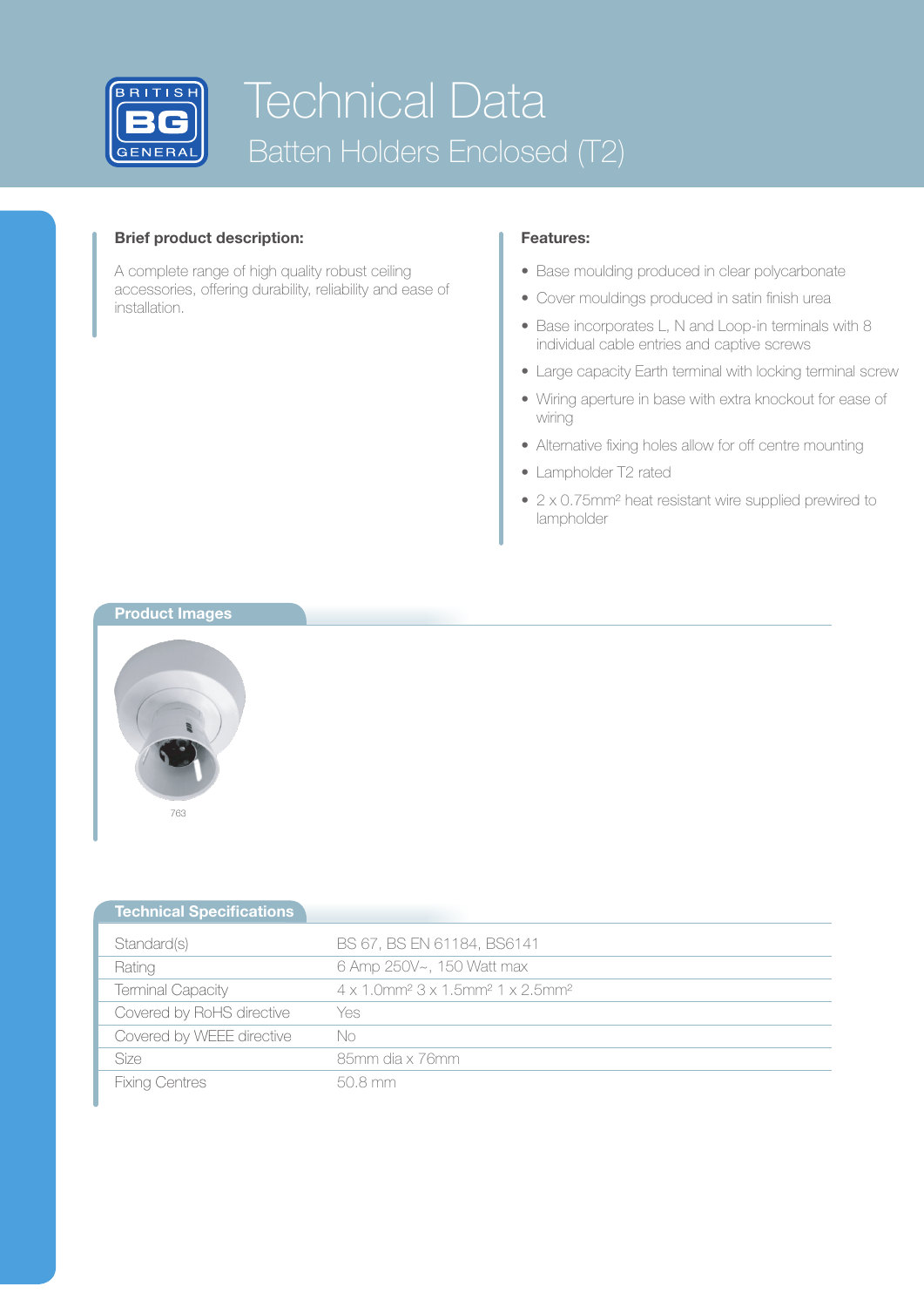## Batten Holders Enclosed (T2)

## **Packaging Information**

| Cat No. | Description            | Packaging Type                               |                        |                        | Pack Quantity |              |              | <b>Barcode</b> |               |               |
|---------|------------------------|----------------------------------------------|------------------------|------------------------|---------------|--------------|--------------|----------------|---------------|---------------|
|         |                        | Product                                      | Inner Box              | Outer Box              | Each          | Inner<br>Box | Juter<br>Box | Individual     | Inner Box     | Outer Box     |
| 763     | Batten Holder & Tails  |                                              | <b>B.W Strip Inner</b> | <b>B.W Strip Outer</b> |               | 20           | 200          |                | 5021166763092 | 5021166763085 |
| 767     | <b>Enclosed Angled</b> | New BG Packing New BG Packing New BG Packing |                        |                        |               | 20           | 200          |                | 5021166767090 | 5021166767083 |

## **Weights & Dimensions**

| Cat No. I | Description           | Dimension $(W \times L \times H)$ cm                                 |  |                                | Weight (g) |                     |              | $CMB$ (m <sup>3</sup> ) |
|-----------|-----------------------|----------------------------------------------------------------------|--|--------------------------------|------------|---------------------|--------------|-------------------------|
|           |                       | Product                                                              |  | Inner Box   Outer Box          | Each       | Inner<br><b>Box</b> | Outer<br>Box | Outer Box               |
| 763       | Batten Holder & Tails | $18.5 \times 8.5 \times 16.5$   14.8 x 32.6 x 7.6   30.5 x 40.8 x 35 |  |                                | 126        |                     | 792          |                         |
| 767       | Enclosed Angled       |                                                                      |  | $34.1 \times 48.8 \times 33.4$ |            |                     | 12300        |                         |

## **Installation Information**

#### **Safety Warning**

Before use please read carefully and use in accordance with these safety wiring instructions.

Before commencing any electrical work ensure the supply is switched off at the mains. Either by switching off the consumer unit or by removing the appropriate fuse.

Wiring should be in accordance with the latest edition of the IEE regulations (BS 7671).

#### **Wire Identification – Twin & Earth Cable**

EARTH = Green/Yellow Sleeving



**Technical Helpline: 0845 194 7584 If in doubt consult a competent electrician.**

NEUTRAL = Black (pre Apr 04) / Blue (after Apr 04) LIVE = Red (pre Apr 04) / Brown (after Apr 04)

The ends of the individual conductors should have the insulation removed by approx. 10mm. Any bare earth conductors should be sleeved to within 10mm of the ends. (These details are for general information only and conductor lengths may need to be trimmed in certain installations).

For lighting circuits, use sleeving of the appropriate 'live' colour to ensure clear identification of live connections. See diagram for typical lighting circuit wiring using 4-way junction box. To prevent fire hazard always use cable of the correct rating and type.

#### **General Installation Instructions**

Switch off power supply at consumer unit and remove fuse from circuit.

- IF USING THE NEW PRODUCT TO REPLACE AN OLD ONE
- 1. Release the retaining screws and support the product as you remove it from the wall or ceiling.
- 2. It is essential that the new product is wired up in the same way as the old one, with Earthing as stated in these instructions.

3. The simplest way is either to label each conductor with the location of the terminal to which it connects as you release it or to transfer one conductor at a time to the corresponding terminal on the new product. (Alternatively refer to the appropriate wiring diagrams for guidance)

4. Before refixing the new product, double check your connections ensuring that no wires are trapped. Do not over tighten the screws.

5. Once you are sure that all work has been completed correctly, replace the fuse for the circuit, switch the power back on, and test.

#### **When Installing From New**

1. To assist with the correct installation of this product please consult the appropriate wiring diagram. When connecting the new accessory ensure that only the bare end of the wire enters the terminal, and no bare wires are visible. Always tighten the terminal screws securely.

2. For ceiling roses feed the cable through the aperture in the base, increase entry size if necessary.

2a. Securely screw the base unit to a ceiling joist or wall, as appropriate. Take care to avoid existing wiring or pipe work. When fitted correctly and using 0.75mm 2 core circular cable, the ceiling rose is designed to carry fittings with a maximum weight of 3kg. Install the cables to the appropriate terminals.

2b. To assist with the correct installation of this product please consult the appropriate wiring diagram of two typical installation methods.

2c. Fit the cables around the cable restraints as shown in the illustration on page.

2d. Screw the rose cover back into place.

3. Once you are sure that all work has been completed correctly, replace the fuse for the circuit, switch the power back on, and test. The product is now ready for use.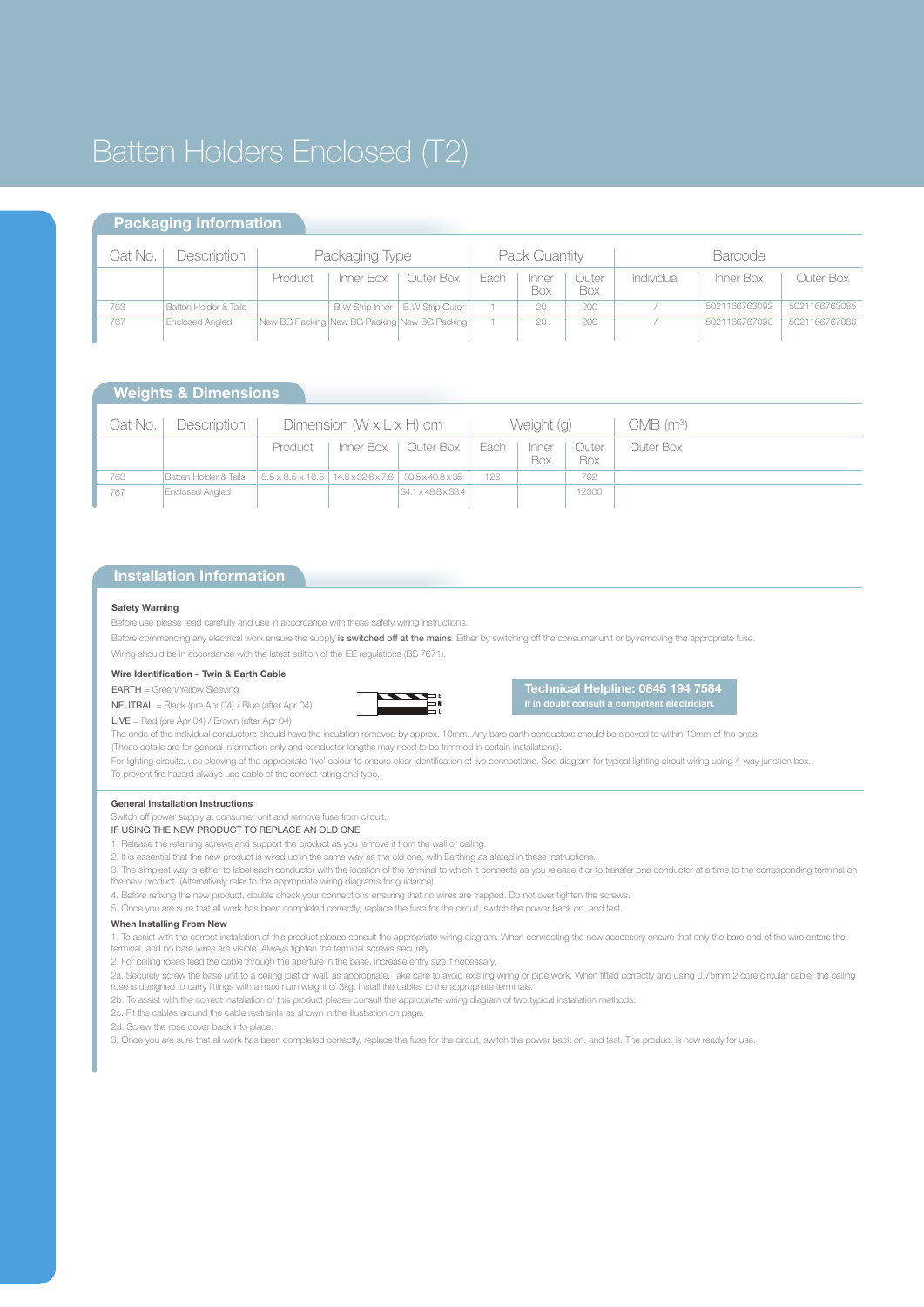## Batten Holders Enclosed (T2)

## **Installation Information**





**Batten Holders, Ceiling Rose & Pendant Sets** 2) Junction Box Circuit



**Batten Holders, Ceiling Rose & Pendant Sets (cont)** Cable Restraints



After wiring the ceiling rose & before fitting the cover, ensure both the wires to the pendant fitting are routed around the cable restraint posts as shown in diagram. This must be done to avoid the weight of the pendant & any lamp shade putting undue strain on the terminal connections.

**45a Ceiling Switch**



**Pendant Lamp Holder**



#### **Low Energy Pendant – Shade Fitting**

A 40mm shade conversion ring is included with the low energy lamp holder, which can be used to convert an existing 30mm lamp shade.



The conversion ring is designed to fit both 2-arm and 3-arm shades. 1) Remove the 30mm shade ring by cutting the support arms close to the central ring, as shown in diagram.